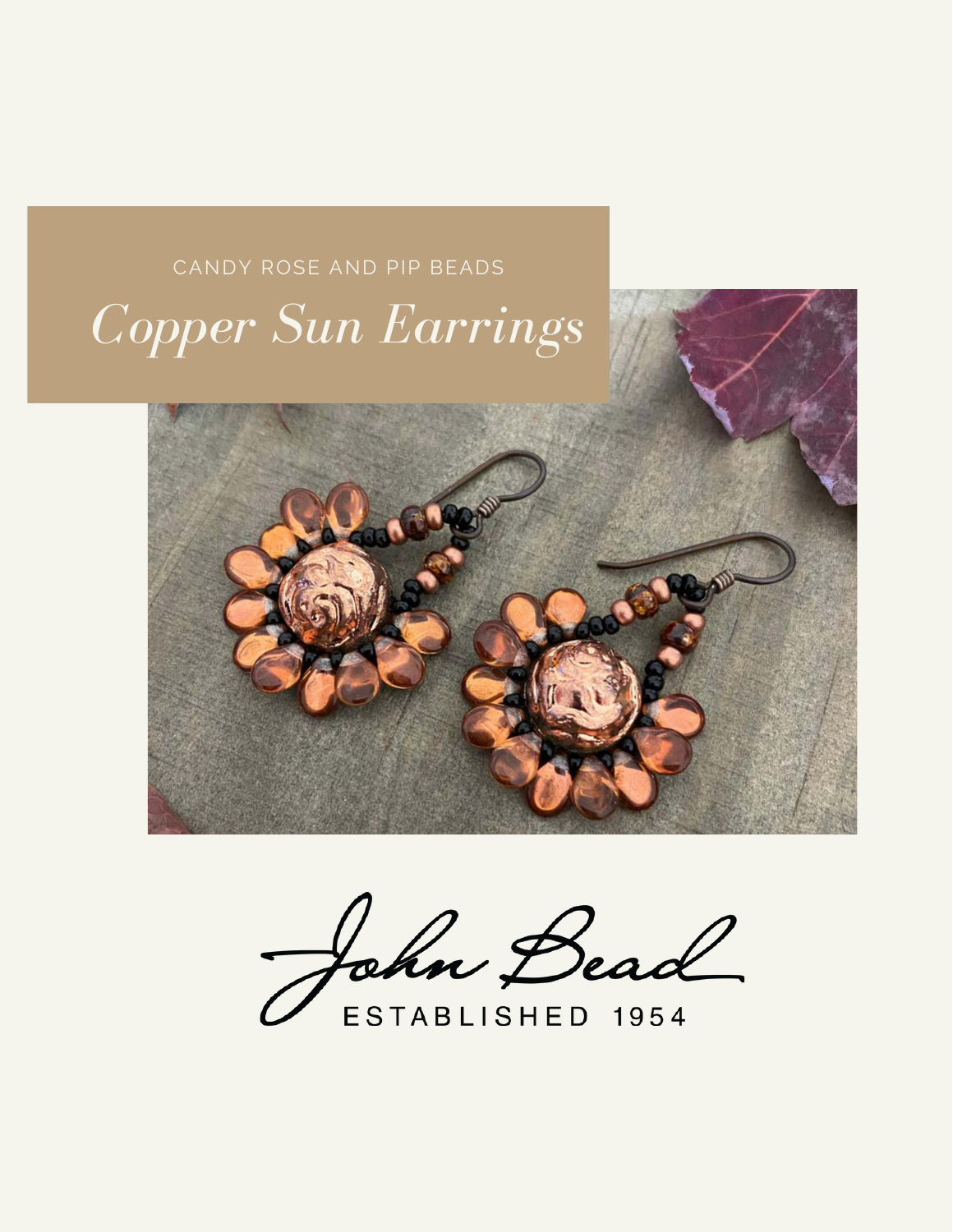John Bead Materials List

Czech Candy Rose Beads 12mm 2holes Crystal / Capri Gold Halfcoat 27801781-14

Czech Preciosa Pip Beads Crystal/Sunset Tr. Half coated 27800960-20S8

Czech Seed Bead/Pony Bead 6/0 Stripe Opaque White/ Red Travertine 65443219

JB Square Vial Apx. 24g 8/0 Honey Apricot Mix 63210001-0591

JB Square Vial Apx.24g 10/0 Black 63210001-0172

Fishhook - Slender Gunmetal LF/NF 23635113

Beading Thread such as: Beadalon - Wildfire .006in/0.15mm Black 50yd (45m) 6lb Fireline or similar 74423057-01

# Tools

Size 10 Beading Needles 74301043 Thread Snips 74509607 Chain Noise Pliers 74527344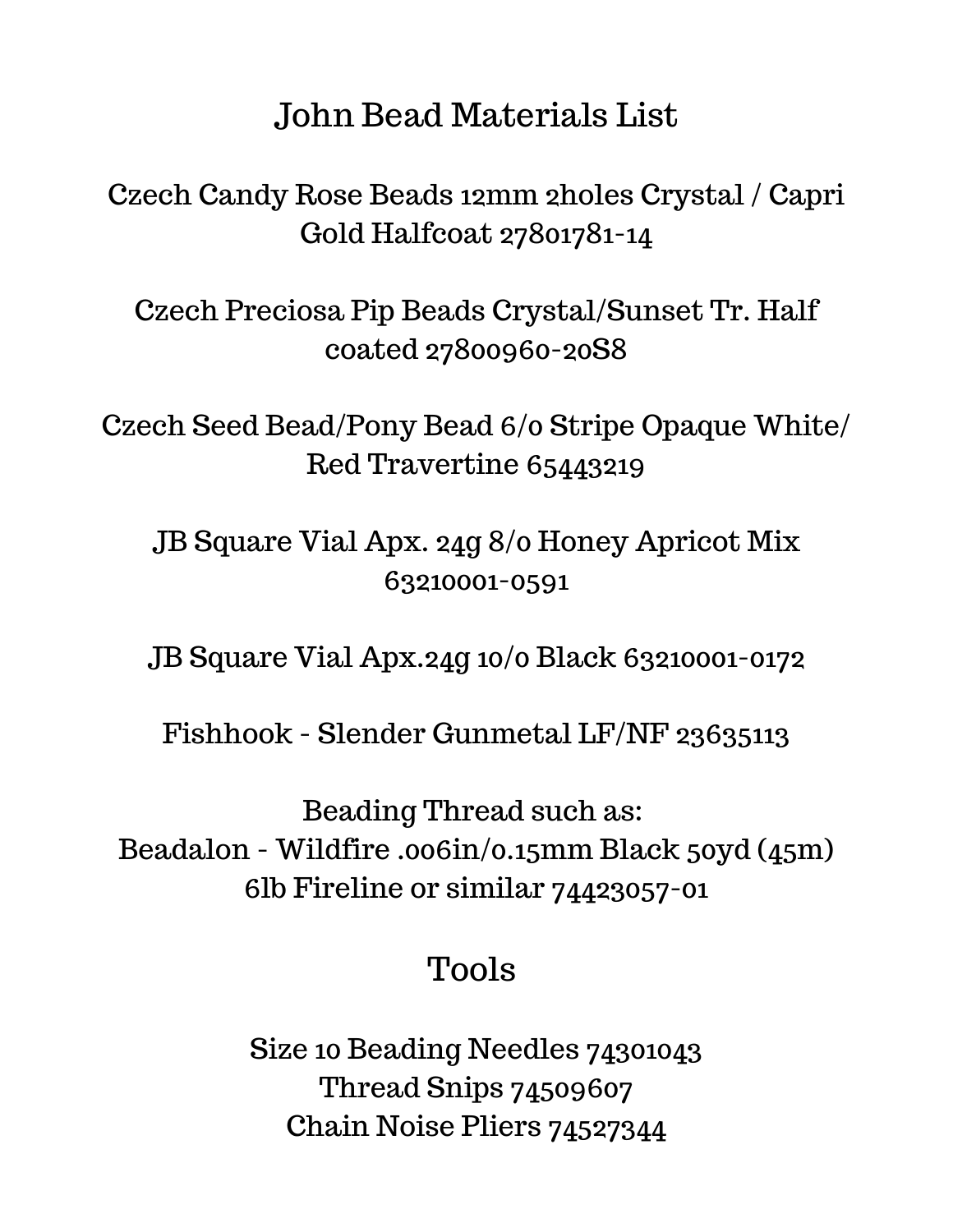Color A - Candy Rose Bead 12mm Crystal Capri

Color B - Pip Beads Crystal Sunset

Color C - Size 10/0 Black

Color D - Size 8/0 Honey Apricot, select Matte Copper

Color E - Size 6/0 Stripe Travertine

Step 1

Cut a 36" [92 cm] length of beading thread. Leaving a 7" [18 cm] tail, go through the hole of a Candy Rose bead (A) and pick up  $\left[1(C) 1(B)\right]$  four times plis 1(C). Go back through the same hole of bead A heading in the opposite direction as the tail thread.

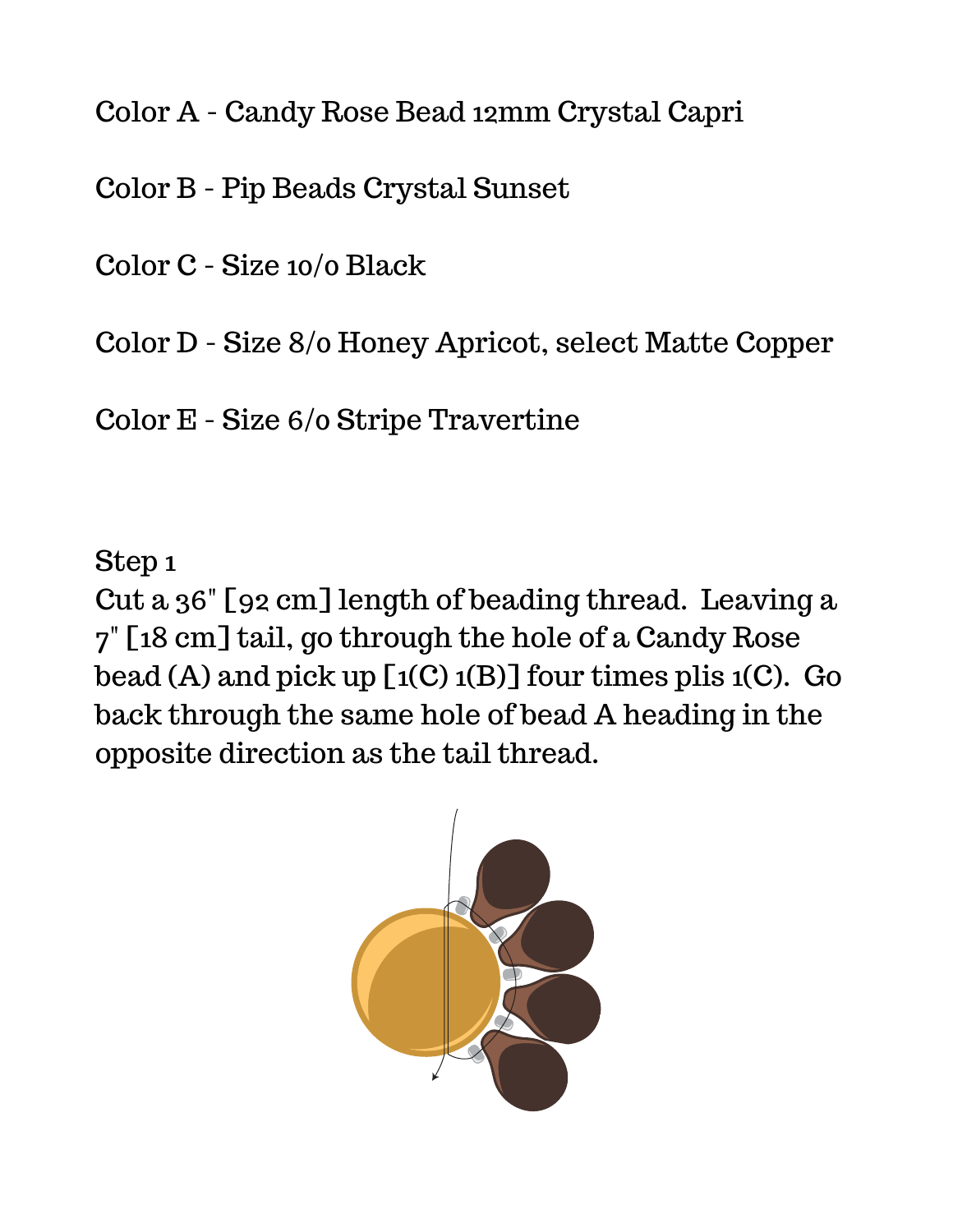Pick up 1(C), 1(B), and 1(C). Turn and go through the adjacent hole in bead (A). Pick up  $\left[1(C) 1(B)\right]$  four times plis 1(C). Go back through the hole at the bottom of of bead A.



### Step 3

Go back through all nine beads on the side. Pick up 1(B) and go through the next three beads. Pick up 1(B) and go through the next nine beads.

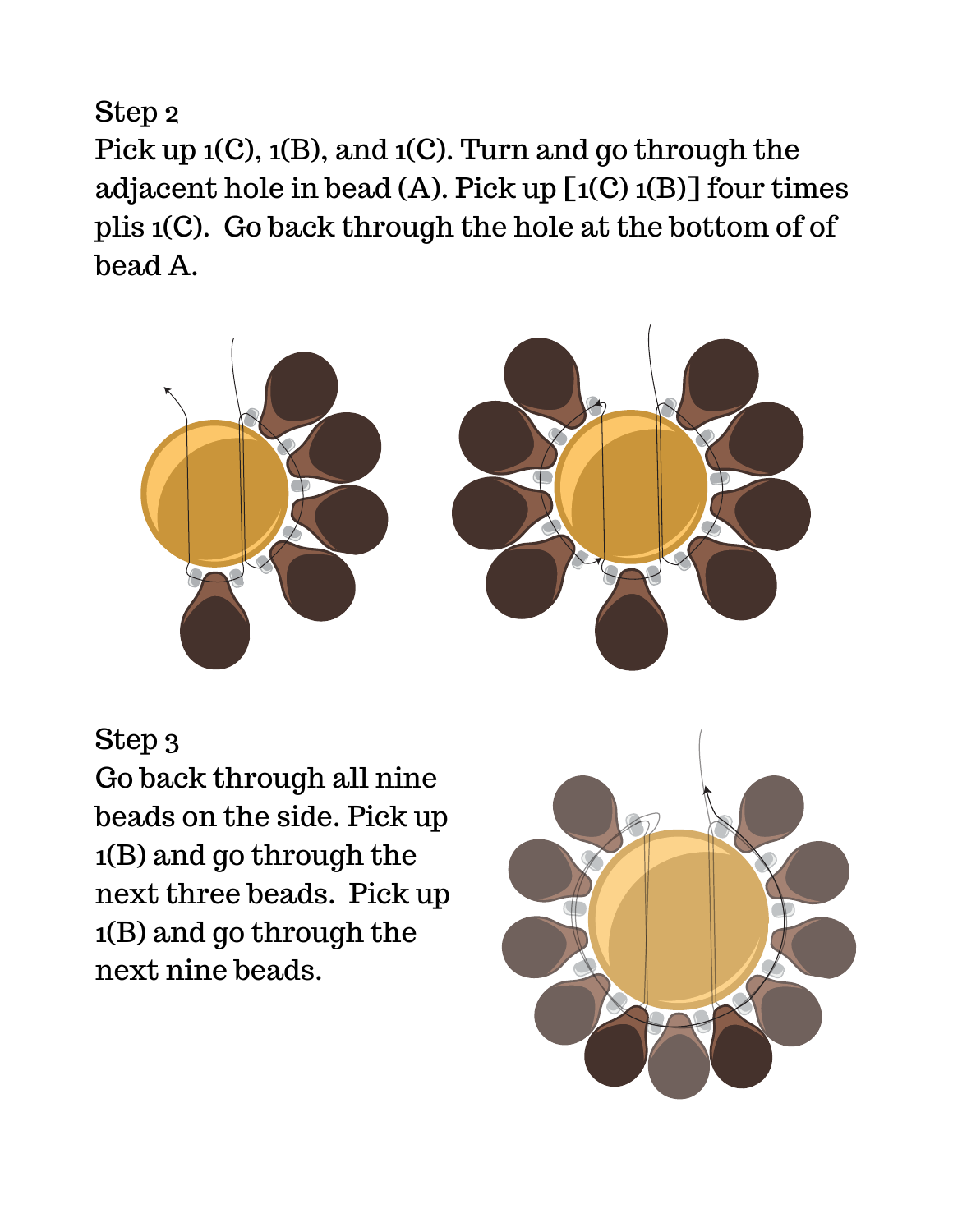Step 4 Pick up 2(C), 1(D), 1(E), 1(D), 4(C), 1(D), 1(E), 1(D), and  $2(C).$ 



Go through the next 13 beads then go through the right side hole of bead (A). Go through the nine beads on the side.

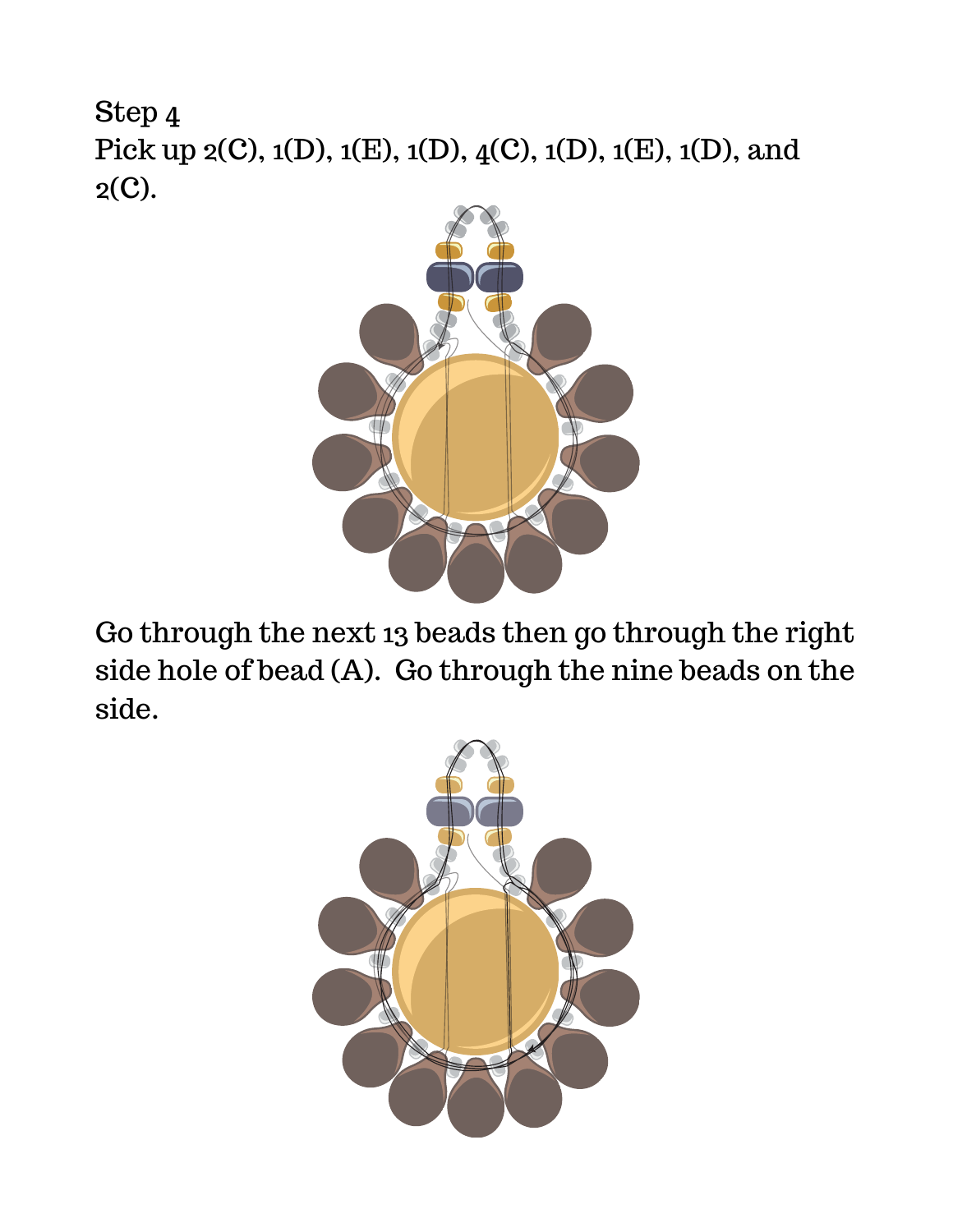Continue through all twenty-three beads remaining around bead (A). Continue through the fourteen top loop beads and continue through the next nine beads. Go through the left hole of bead (A), go through the next ten beads. If desired, tie a half-hitch knot at the location shown as a red dot and trim thread.

Thread a needle onto the tail thread. Weave it once around the side, nine beads and back through the bead (A) hole on the right. Tie a half-hitch knot around the thread shown by the red dot and trim.

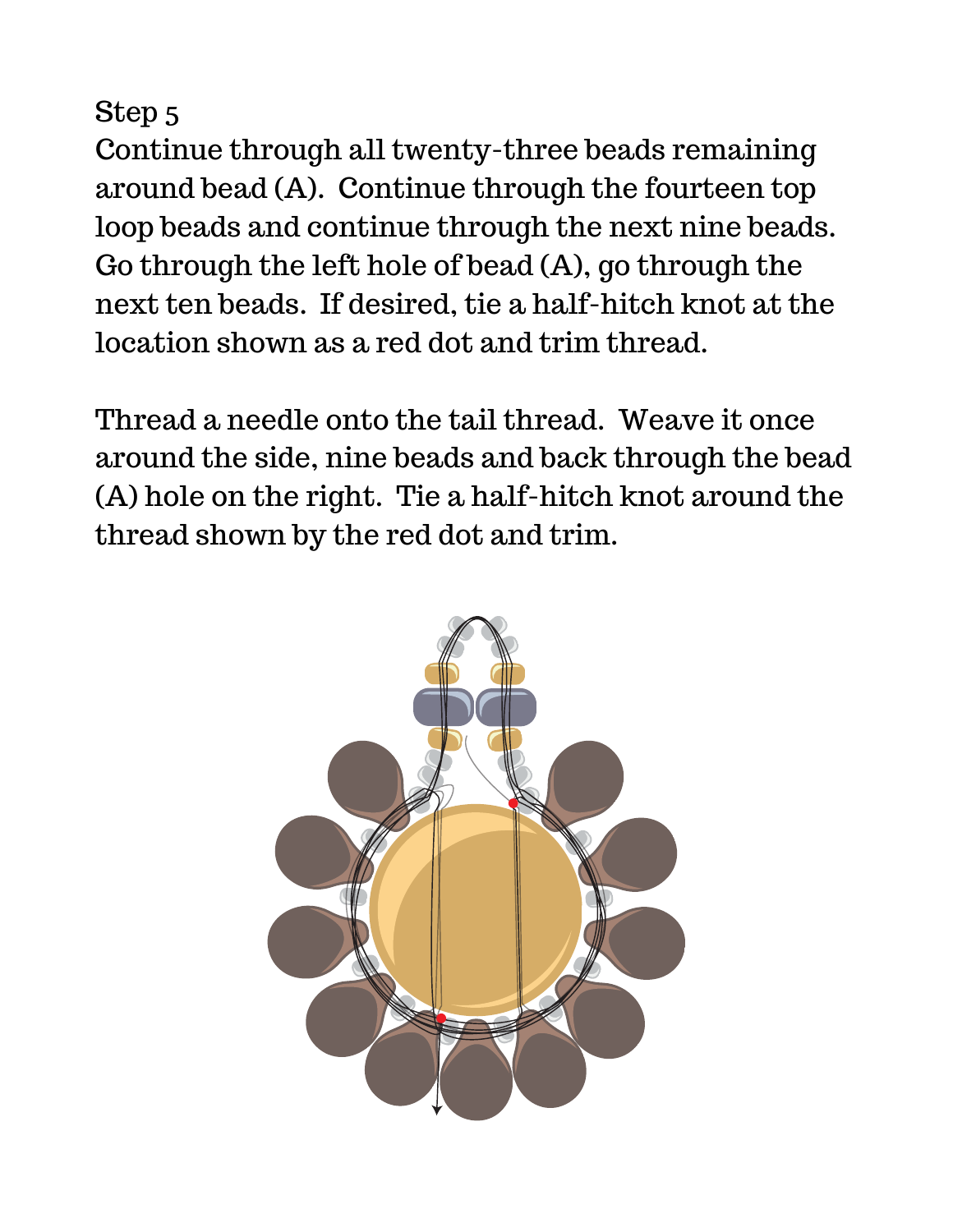Variation using 8mm Candy Rose!

Color A - Czech Candy Rose Beads 8mm 2holes Black/ White Luster w/Capri Copper 27800960-16S8

Color B - Czech Preciosa Pip Beads Olivine Alabaster Opaque 27801780-12

Color C - Czech Seed Bead 11/0 Opaque Dark Green 66435061V

Color D - Czech Seed Beads 8/0 Opaque Travertine on Black 65201723

Color E - Czech Seed Bead/Pony Bead 6/0 Terra Intensive Dark Brown 65443232

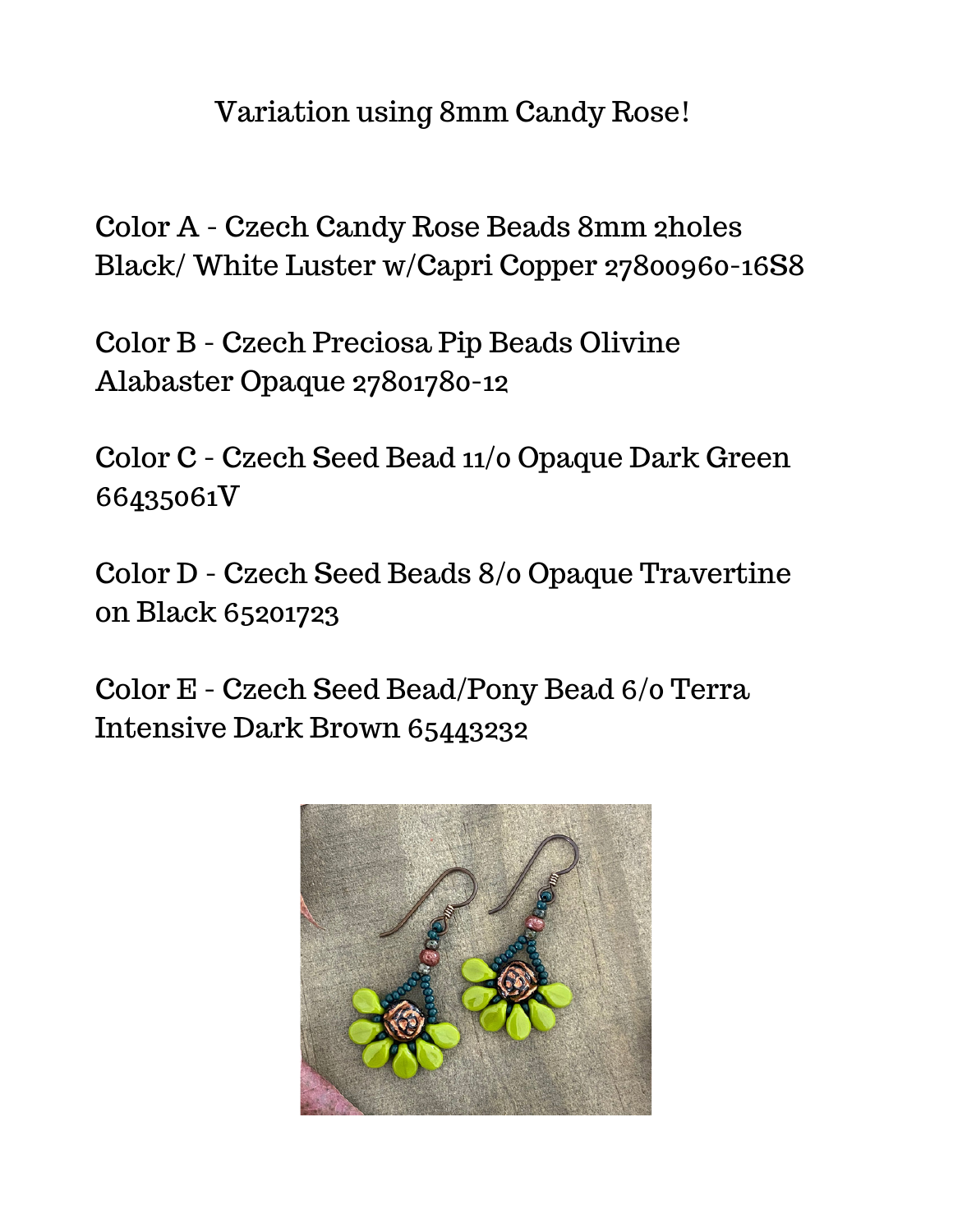Cut a 36" [92 cm] strand of beading thread. Leaving a 7" [18cm] tail, go through one hole of bead (A). Pick up 1(C), 1(B), and 1(C). Go through the hole above and pick up 1(C), 1(B), and 1(C). Go through the bead (A) hole below. Reinforce this connection one time.



### Step 2

Pick up  $[1(C), 1(B)]$  twice plus 1(C). Go through the hole on the other side of bead (A). Go up through the C, B, C beads above.